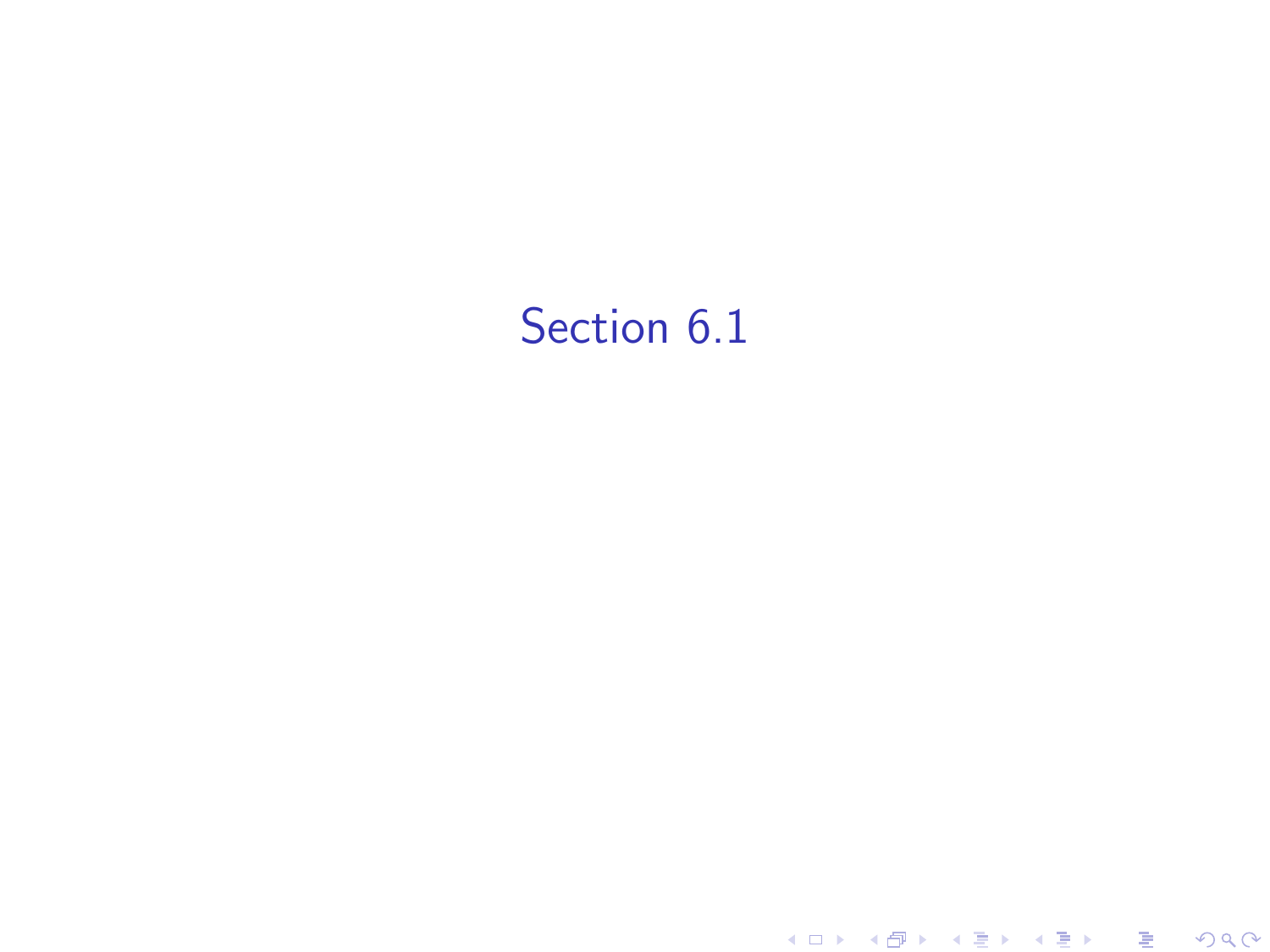## How Do We Reason?

- We make arguments, where an *argument* is a sequence of statements called *premises*, followed by a single statement called the conclusion.
- The hope is that we make valid arguments, where an argument is *valid* if the truth of the premises implies the truth of the conclusion.
- We can use the rules of logic to make valid arguments.
- The most common rule of logic is *modus ponens* (mode that affirms). If A and B are statements and "if A then  $B$ " and A are both true, then we can conclude that  $B$  is true.

4 0 > 4 4 + 4 = + 4 = + = + + 0 4 0 +

• Think of examples of modus ponens that you might have learned as a child.